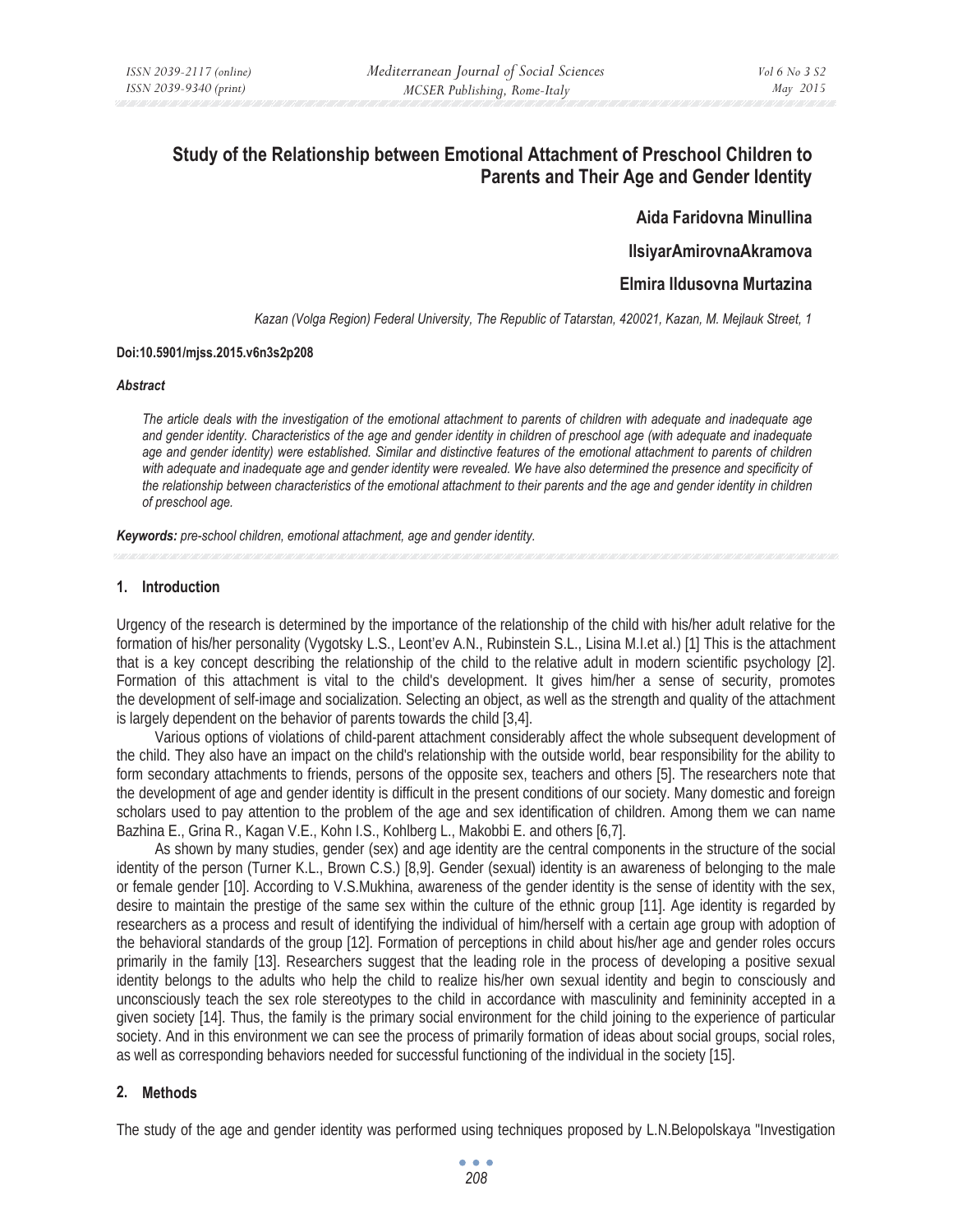of child's identity (age and gender identification)". The study of characteristics of emotional attachment to the parents of preschool children was conducted using the method "Scale of the child's attachment to their family members" by A.I.Barkan.

## **3. Main Part**

The study was conducted on the basis of Municipal Autonomous Preschool Educational Institution "Kindergarten № 122" of Kazan. The subject included 50 subjects - 5-6 years old children who attended the preparatory group. As a hypothesis we made the following assumptions: 1) emotional attachment to parents of preschool children with inadequate age and gender identity is higher than in children with adequate age and gender identity; 2) high emotional attachment to the mother may contribute to the formation of inadequate age and gender identity in preschool age children. The study of age and gender identity was performed using the method proposed by L.N.Belopolskaya "Investigation of child identity (age and sex identification)" in three phases.

The task of the first phase was to assess the child's ability to identify his/her true age and gender status using the visual material presented to him/her. Based on the criterion of the correct choice of pictures (the adequacy of the age and gender identity) a group of children representing the general population was divided into two samples: the first sample children with adequate age and gender identity (group 1); the second sample - children with inadequate age and gender identity (group 2). It should be noted that most children (Group 1 - 100%, Group 2 - 96%) were able to identify themselves in terms of gender correctly. Consequently, exploring the phenomenon of age and gender identity (using this method), we have made an increased emphasis on the age component of the identification process.

The task of the second phase was to assess the child's ability to identify his/her past and future sex and age status presented to him/her using figurative material (Figure 1). Group 1 - 100.0% of the surveyed preschool children were able to identify their last image with the image of a baby shown in the image. 100.0% of the children had chosen the image of "preschooler" as "identical" character. As a "vision of the future" children chose different figures: depicting the "schoolchild" (95.7%), depicting "boy/girl" (87.8%), depicting "man/woman" (71.7%), depicting "old man/old woman" (71.9%).

| Groups            | Name of the cards (images) |                          |               |             |             |                      |  |  |  |
|-------------------|----------------------------|--------------------------|---------------|-------------|-------------|----------------------|--|--|--|
|                   | l-infant                   | 2-Preschooler            | 3-Schoolchild | 4- boy/girl | 5-man/woman | 6- old man/old woman |  |  |  |
| Group I           | 100.0%                     | 100.0%                   | 95.7%         | 87.8%       | 71.7%       | 71.9%                |  |  |  |
| Group II          | 47.9%                      | 0%                       | 11.8%         | 23.9%       | 7.8%        | 11.7%                |  |  |  |
| gemp (by Fischer) | $4.51***$                  | $\overline{\phantom{a}}$ | $3.25$ **     | $2.96$ **   | $1.88*$     | 1 97 *               |  |  |  |

**Table 1.** The sequence of the age and sex identification (C groups1 2)

Note:  $*$ -the differences were considered significant at  $p < 0.5$ ;  $**$ -the differences were considered significant at  $p < 0.01$ ; \*\*\* - the differences were considered significant at p <0.001.

It can be argued that in the Group 1 children significantly less than in the normal cases selected images of "boy/girl" as the "future pattern" ( $\phi$ emp = 2.41 at p <0.01), images of "men/woman"( $\phi$ emp = 3.56 at p <0.01), images of "the old man/old woman"( $\phi$ emp = 3.56 at p <0.01).

According to the author's method (by L.N.Belopolskaya), children under the age of 5 years should be able to construct a sequence of identification "infant - preschool - schoolboy" (from the 1st to the 3rd picture) correctly, and only at the age of 7 years to make the identification sequence from infant to adult (from the 1st to the 5th image) correctly [16]. Thus, the data obtained in Group 1 are not contrary to the established norms of the age and gender identity in children.

In the group of children with inadequate age and gender identity only 47.9% of the children began the chronological sequence test from the image "infant", no child was able to correctly identify his/her true age status (status of preschool). As a future pattern 11.8% of the children chose the image "schoolchild", the image "boy/girl" - 23.9% of children, the image "man/woman" - 7.8% of children, and the image "old man/old woman" - 11.7% of children. Thus, subjects in Group 2 (relative to the subjects of Group 1) started chronological sequence with the image "infant" ( $\varphi = 4.51$ , p<0.01) significantly rarer. They also were not able to identify their actual preschool age. They were able to make a correct chronological sequence significantly less common for the following age statuses: "schoolboy" ( $\varphi = 3.25$ , p <0.01), " boy" ( $\varphi$  = 2.96, p <0.01), "man/woman" ( $\varphi$  = 1.88, p <0.5), " old man/old woman" ( $\varphi$  = 1.97, p <0.5).

According to L.N.Belopolskaya, children with normal mental development over than 5 years old should not make any mistakes while identifying their real age and sex status [16]. According to the hypothesis of our study we tend to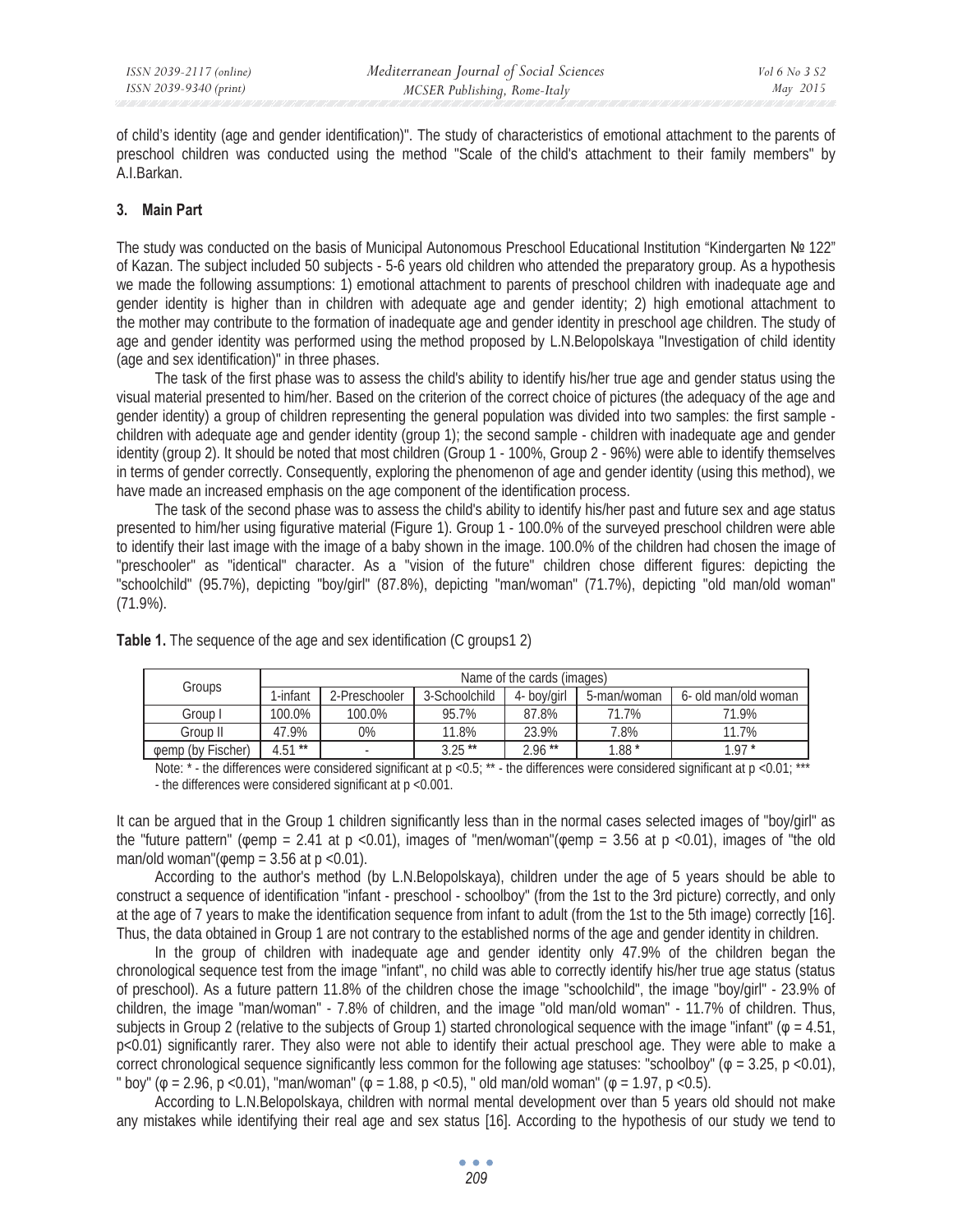| ISSN 2039-2117 (online) | Mediterranean Journal of Social Sciences | Vol 6 No 3 S2 |
|-------------------------|------------------------------------------|---------------|
| ISSN 2039-9340 (print)  | MCSER Publishing, Rome-Italy             | May 2015      |

assume that such disturbances in age identity in children of the 2<sup>nd</sup> group are associated with the factor of family relations (in particular, with characteristics of the emotional attachment of children to their parents).

In the third phase of the study we compared the following mental images of a child: "I-real," "I-attractive" and "Iunattractive" (Table 2). As an attractive pattern children from the 1st group most often pointed at the images of youth (39.9%), explaining their choice using the following statements: "beautiful", "strong", "I want to be an adult". Some children (19.8%) pointed at images of schoolchildren as an attractive ones ("I want to school", "she has a beautiful skirt", "beautiful"). Children in this group considered only 2 image as being unattractive: the image of an "old age" (87.9%) ("old", "I do not want to be old", "has no hair", "can't do anything"), the rest pointed at the image of "infancy" as unattractive (19.7%) ("I do not like infants", "I do not want to be small").

In the group of children with inadequate age and gender identity the most attractive pattern was presented by the image of "infant" (34.7%) ("I love infants", "when I was little, mother loved", "do not need to go anywhere"). As an unattractive pattern children pointed at the image of "old age" (63.7%) ("old", "it is difficult to walk and work for him/her/her", "I do not want to be old", "because I will die").

|             | Name of the cards (images) |        |             |                          |               |    |            |    |              |      |                     |         |
|-------------|----------------------------|--------|-------------|--------------------------|---------------|----|------------|----|--------------|------|---------------------|---------|
| Groups      | I-infants                  |        | 2-preschool |                          | 3-schoolchild |    | 4-boy/girl |    | 5- man/Woman |      | 6-old man old woman |         |
|             |                            | $\sim$ |             | $\sim$                   |               |    |            | ⌒  |              |      |                     |         |
| group1      | 14.8                       | 19.7   | 1.9.        | ,,,                      | 19.8          | 0% | 39.9       | 0% | $11_{.1}$    | 0%   | 3.8                 | 87.9    |
| group2      | 34.7                       | 7.8    | 11,8        | 0%                       |               | 0% | 14.8       | 0% | 14.9         | 19.7 | 3.9                 | 63.7    |
| <b>vemp</b> | 0.75                       | 0.14   | 0.14        | $\overline{\phantom{a}}$ | 0.2           |    | 0.97       | ۰  | 0.11         | ۰    |                     | $1.73*$ |

**Table 2.** Distribution of the answers "attractive" and "unattractive" images in both groups (in %)

Note:  $*$  - the differences were considered significant at p < 0.5;  $*$  - the differences were considered significant at p < 0.01;  $*$ - the differences were considered significant at p <0.001.

According to researchers, a key feature for the children of all ages with normal mental development is the tendency to choose the image of the next age role as an attractive one. This feature reflects the unconscious desire of the child to grow and develop and the willingness to adopt a new age and social role [16]. And, as seen according to the results of the study a similar pattern is typical only for the subjects from Group 1. The choice by subjects from the group 2 of the image of infancy as an attractive one may indicate a delay and violation of the natural process of their growing up and infantilization. In addition, these are the social situation of the child's experience and other relevant factors in his/her life that influence the child's preferences in the construction of age and gender sequence, as well as during the choice of attractive and unattractive images.

The study of characteristics of emotional attachment of preschool children to parents was conducted using the method "Scale of child's attachment to the members of his/her family" developed by A.I.Barkan. The average value of the election by subjects in both groups (family members) of emotional attachment, as well as the significance of differences between them (evaluated by Student t-test) are shown in Table 3.

The data presented in Table 3 shows that for the test group 1 and group 2 we can see that the mother figure is the main object of the emotional attachment. Then along with the decrease in significance we can see a father's figure, and figure of grandparents. The significance of differences between mean values of the elected subjects in both groups of objects (family members) of emotional attachment was determined using the Student t-test.

For the subjects in Group 2 (with inadequate sex and age identity) the emotional attachment to the mother was significantly greater than for the subjects in Group 1 (temp = 2.74, p <0.01). The emotional attachment to their father was significantly less (temp =  $2.73$ ,  $p \le 0.01$ ). No significant differences were found in relation to other objects of emotional attachment (grandparents).

**Table 3.** The average value of the choice of objects of emotional attachment by subjects in both groups

|          | Mother | Father        | Grandmother | Grandfather |
|----------|--------|---------------|-------------|-------------|
| Group1   | 4.56   | 3.16          | 1.24        | 0.16        |
| Group II | 5.96   | า 1า<br>ے ، ے | 096         | 0.44        |
| temp     | $74**$ | $72**$<br>◠   | 0.6         | . .         |

Note:  $*$  - the differences were considered significant at  $p < 0.5$ ;  $*$  - the differences were considered significant at  $p < 0.01$ ;  $*$ the differences were considered significant at p <0.001.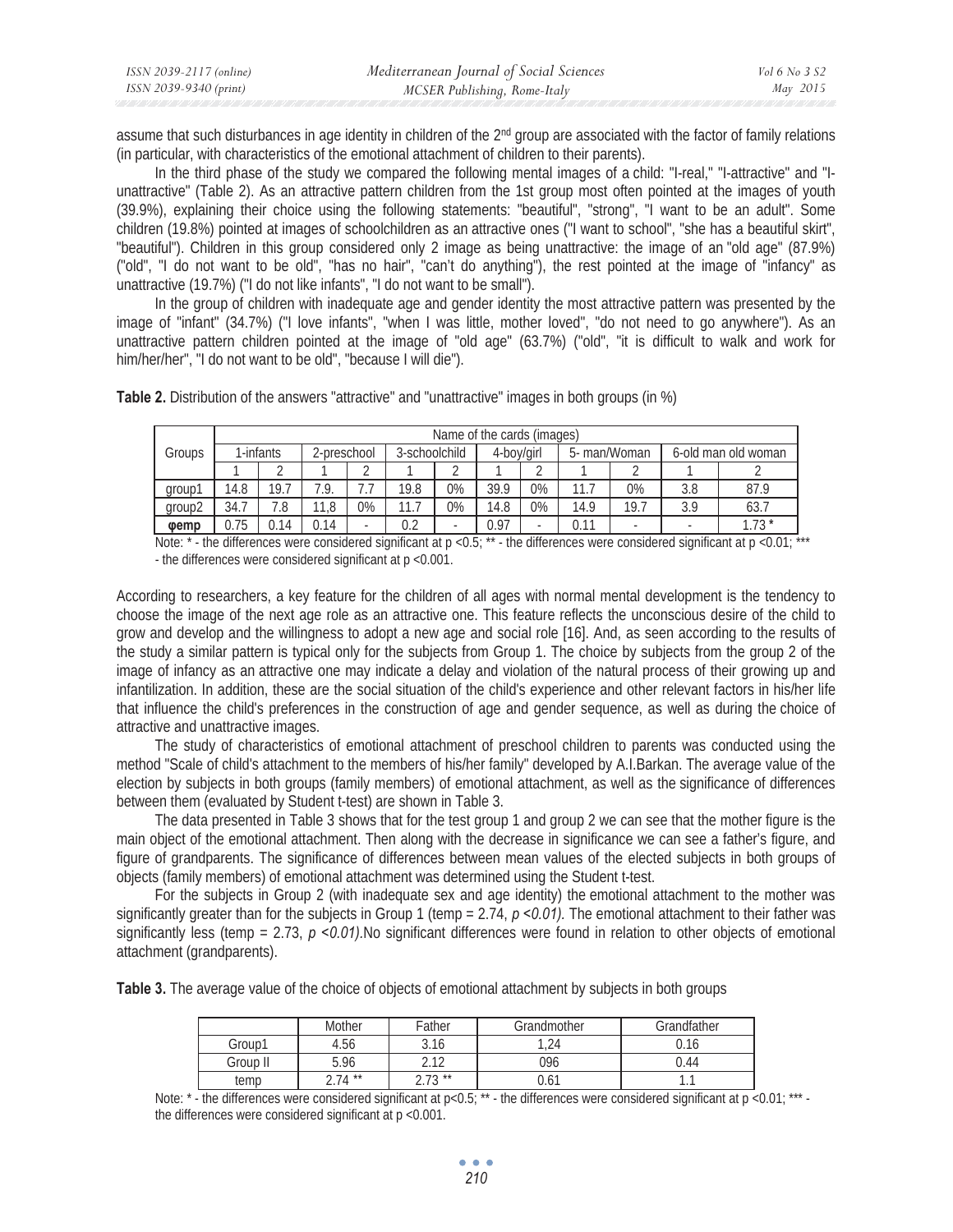Thus, children with inadequate age and gender identity are more attached to their mother and to a lesser extent to their father than children with adequate age and gender identity.

Analysis of the data using Student's t-test showed that there is a considerable difference between the mean values of the election of particular member of the family as the object of emotional attachment in each group of subjects. Both for the test group 1 and for the test group 2 a similar pattern is typical. Mother is the main object of emotional attachment for the children of both groups, and the importance of father, grandmother and grandfather as objects of attachment is reduced in the proper sequence. However, in the group of children with an adequate age and gender identity the emotional attachment to their father and grandmother is higher than in children with inadequate age and gender identity.

The correlation analysis between characteristics of emotional attachment to parents and the age and gender identity of preschool children in both groups shows the presence of significant connections between the studied parameters. In Group 1 - the higher the child's emotional attachment to his/her mother is, the lower it is in relation to other objects of emotional attachment (grandparents). At the same time, the higher the attachment of children to the father is the less it is towards the grandmother. The obtained results are consistent with the previous findings and can be explained by the multiple attachment model. And the higher the children's emotional attachment to their mother and father is the more likely children will choose an image of youth as an attractive pattern. Besides, the higher the children's emotional attachment to their father and lower to grandparents is, the more children are tend to choose the image of old age as unattractive pattern. It is possible that along with participation of representatives of the older generation in the upbringing of their grandchildren, the former more tend to notice and emphasize (because of their age) the negative characteristics of the elderly people ("disease", appearance, limitation of mobility, activity).

In Group 2 we can see that the higher the emotional attachment of children with inadequate age and gender identity to the mother is, the lower it is towards other family members. The figure of the mother is the only main object of emotional attachment of children. At the same time high emotional attachment of children to the mother is associated with the fact that they tend to choose an image of infancy as an attractive pattern. In addition, the less emotionally children are attached to the grandmother, the more often they choose an image of infancy as an attractive pattern and the image of old age as an unattractive image. High emotional attachment of children to the mother possibly may contribute to the narrowing of the scope of their communication with other family members (grandparents) and leads to a deficiency of positive experience of social interaction with the older generation.

## **4. Conclusion**

To date there's not enough data to clarify the issues of psychological mechanisms of the socializing influence of the family. In particular, the mechanisms of formation of social identity of the child in family socialization remains unclear. Determining the relevance of this issue allowed to formulate the purpose of this study - to identify particular characteristics of emotional attachment to parents of preschool children with adequate and inadequate age and gender identity. The article investigates the emotional attachment to parents of children with adequate and inadequate age and gender identity. We have identified the characteristics of the age and gender identity in children of preschool age (with adequate and inadequate age and gender identity). Similar and distinctive features of the emotional attachment to parents in children with adequate and inadequate age and gender identity were revealed. We determined the presence and specificity of the relationship between the characteristics of the emotional attachment to their parents and the age and gender identity in children of preschool age. The proposed hypothesis was fully confirmed in relation to the first hypothesis: the emotional attachment to parents of preschool children with inadequate age and gender identity is higher than in children with adequate age and gender identity. The assumption that high emotional attachment to the mother may contribute to the formation of inadequate age and gender identity in children of preschool age was partially confirmed.

# **5. Summary**

Summarizing the resulting data at each stage of the results we made the following conclusions: 1. Preschool children with adequate and inadequate age and gender identity have similar and different features of emotional attachment to their parents. 2. Characteristics of emotional attachment to the parents of children having violations in sex and age identification are typical for an earlier stage of the development. Characteristics of emotional attachment of children with an adequate age and gender identity are relevant to their age status. 3. Figure of the mother is the central object of attachment in preschool children.4. High emotional attachment of preschool children to the mother can lead to slowing and disrupting the process of maturation and may contribute to the formation of inadequate age and gender identity.